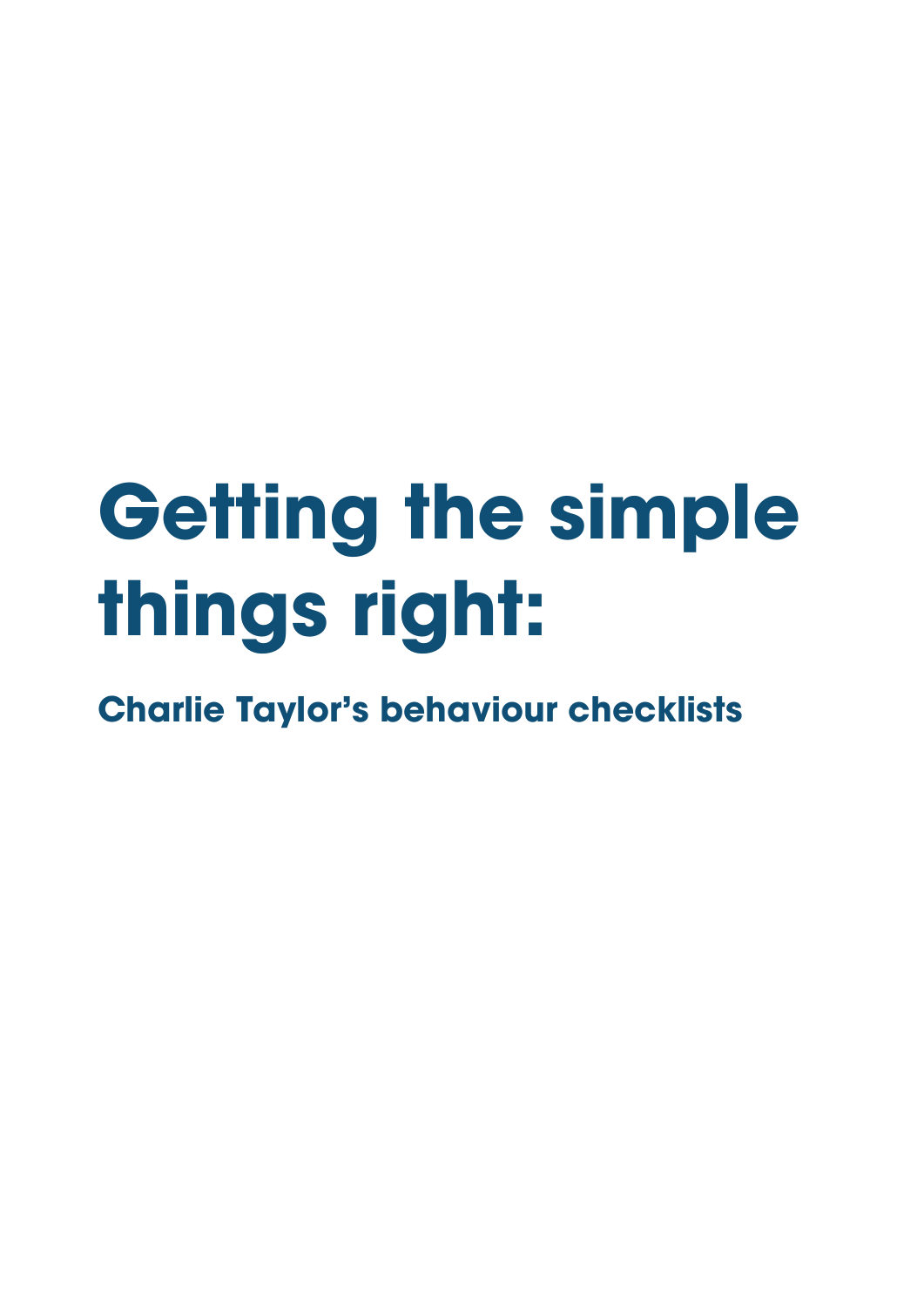### **Getting the simple things right: Charlie Taylor's behaviour checklists**

Why is it that some schools continue to struggle with managing and improving behaviour?

At a recent event at King Solomon Academy in Paddington I gathered together a group of headteachers of outstanding schools who succeed with some of the most deprived pupils in England. I asked them to outline what they felt were the key principles that they had followed for improving behaviour in their schools. What soon became clear was how much similarity there was between the approaches that the headteachers had followed. Many of them emphasised the simplicity of their approach, but they agreed that most important of all is consistency.

Where there is inconsistency in schools, children are more likely to push the boundaries. If a pupil thinks there is a chance that the school will forget about the detention he has been given, then he is unlikely to bother to turn up. If he gets away with it, the threat of detention will be no deterrent in the future.

Often it is doing the simple things that can make a difference with behaviour. For example, the teacher who takes the time to meet and greet pupils at the door will find they come in happier and ready to learn.

I recently read the 'Checklist [Manifesto](http://gawande.com/the-checklist-manifesto)' by Atul Gawande, a surgeon who was concerned that so many patients seemed to suffer serious complications in the days after their operation. He realised that many of these problems were caused by operating staff failing to follow basic procedures. For example, a surgeon failing to wash his hands could cause an infection, or failing to account for all the swabs used in the process could lead to one being left in the patient's body.

Gawande developed a checklist to be read out before each operation to ensure that all of the simple, but essential procedures were followed. The outcome was a marked decrease in the number of patients becoming seriously ill or dying after surgery.

I took the idea of a checklist and adapted it to help schools to improve behaviour. My list is a menu of ideas from which schools can develop their own checklist. The list is not exhaustive and some parts would apply just to secondary or to primary schools. School staff or headteachers decide what their priorities are for improving behaviour and then create a bespoke checklist of between five and 10 essential actions to promote good behaviour. The teachers run through the checklist first thing in the morning and again after lunch to ensure the correct preparations are in place. It serves as a reminder of what needs to be done and ensures consistency across the school.

I have asked some schools to look at areas of behaviour they want to improve and devise their own checklist. Examples have included:

- making sure all adults in the room know how to respond to sensitive pupils with special  $\bullet$ needs;
- ensuring that children actually receive rewards every time they have earned them and receive a sanction every time they behave badly;
- carefully following each stage of the behaviour policy rather than overreacting to poor behaviour; or
- simply remembering to stay calm.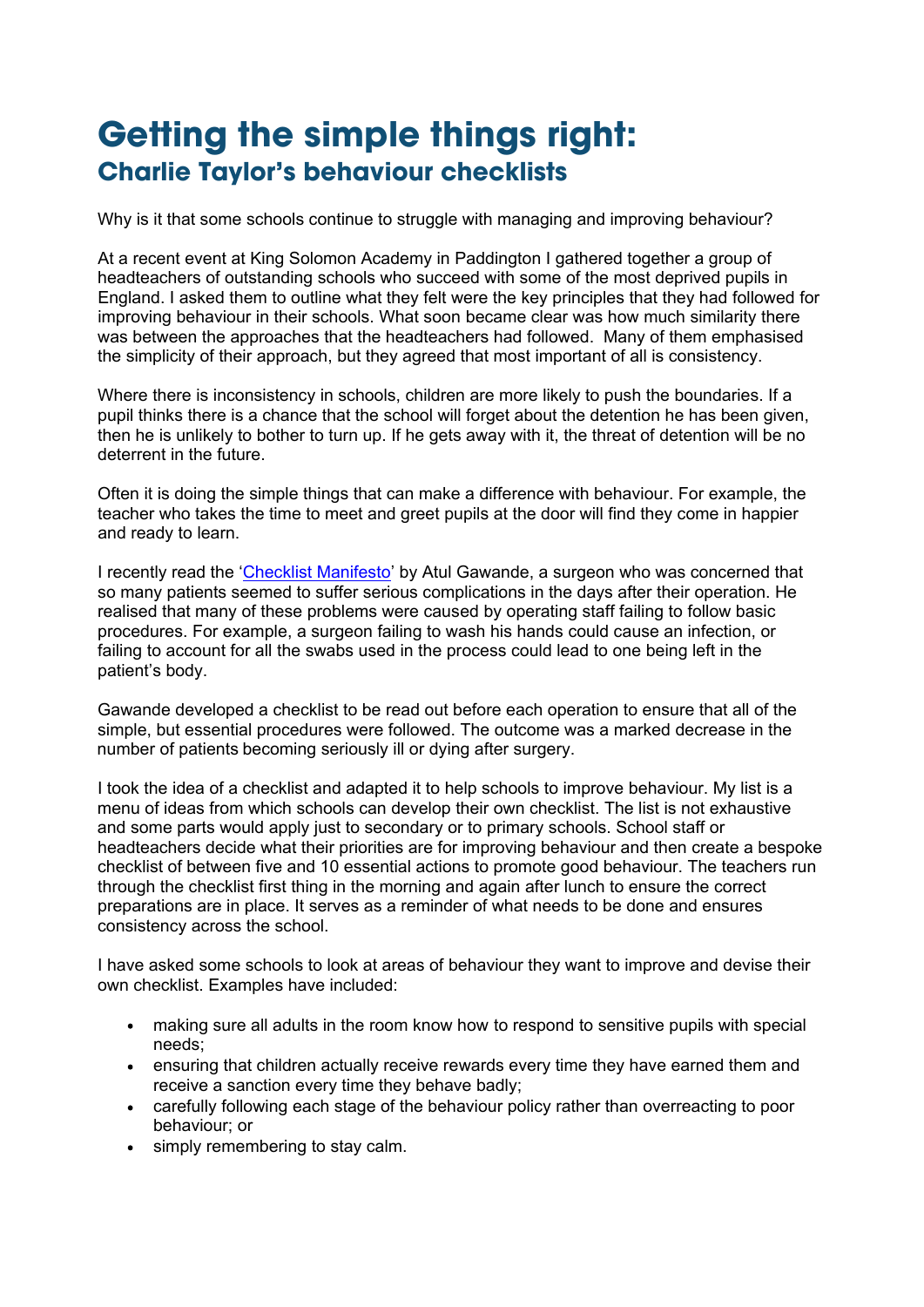Teachers who follow these guidelines find there is more consistency of approach to managing behaviour, both in the classroom and around the school. When children know that teachers will stick to the behaviour policy and class routines, they feel safer and happy, and behaviour improves.

The checklist may seem too simple, but managing a school or a class is a complex operation and because of this complexity it is easy to fail to get the simple, but essential, things right. After all, who could have believed patients die in hospitals because staff fail to wash their hands properly?

In the special school where I am headteacher, we have considerable expertise with the most challenging behaviour. Yet a few years ago, one of my teaching assistants pointed out that we had become very good at ensuring children got the sanctions they had earned, but they were not getting their rewards with the same consistency. The message we were inadvertently sending to our pupils was that your good behaviour is less important to us than the things you are doing wrong. A checklist would have stopped us getting into this situation.

Like Gawande's checklists for surgeons, mine are not written in tablets of stone and purporting to be perfect. They have been tested in a few schools who have gone on to develop and refine them to suit their own particular context , just as surgeons are now doing in hospitals. This is the start of a grassroots project led by heads and teachers – not a Government initiative in which schools are told what to do.

I thought the idea of the checklist was exciting and I hope more people will try it out in their schools or classrooms. I would be interested to hear the views of colleagues on the checklist and I would be keen to visit schools who decide to use it.

**CHARLIE TAYLOR**  Government's Expert Adviser on behaviour in schools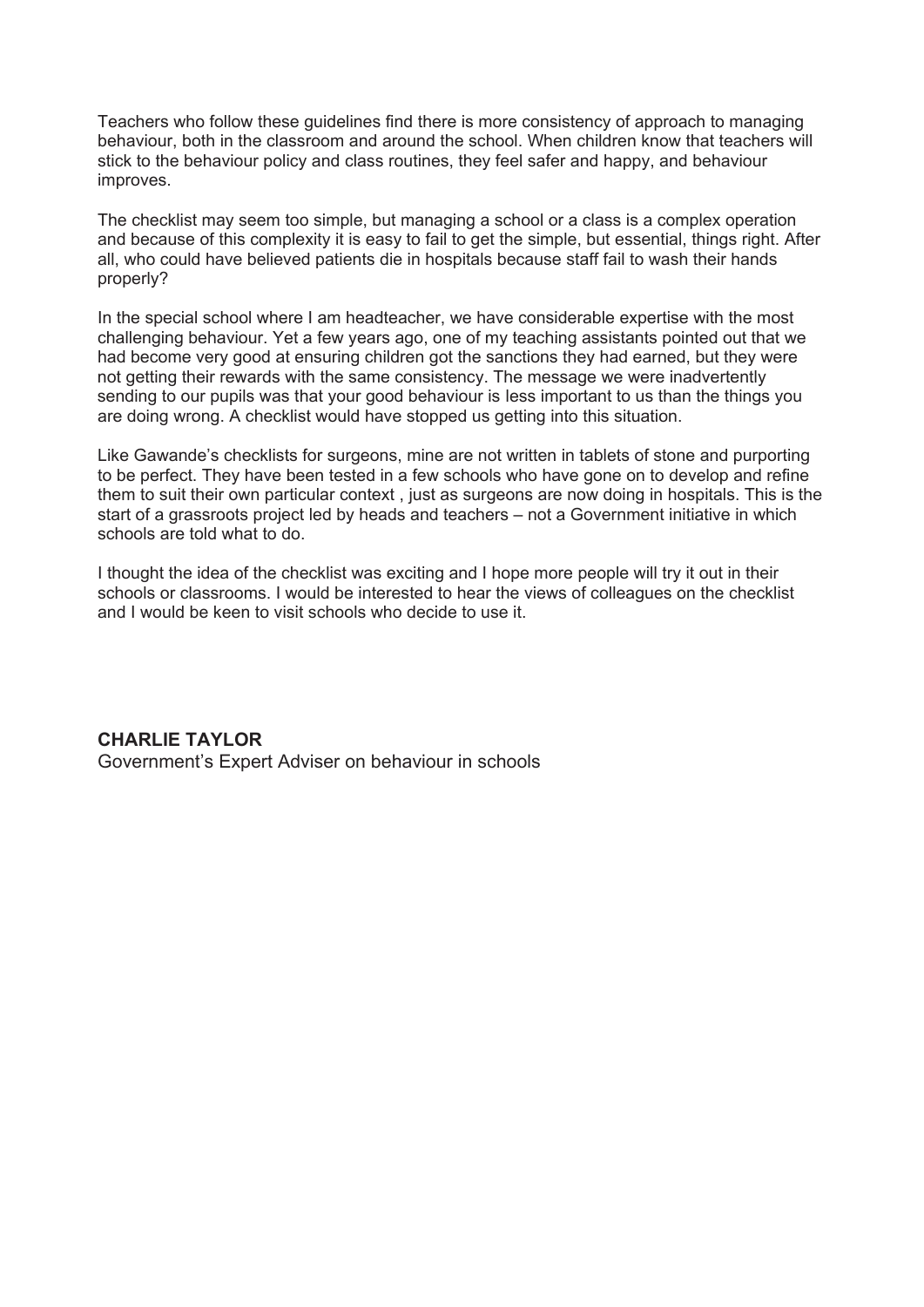## **Key principles for headteachers to help improve school behaviour**

#### **Policy**

- Ensure absolute clarity about the expected standard of pupils' behaviour.
- Ensure that behaviour policy is clearly understood by all staff, parents and pupils.
- Display school rules clearly in classes and around the building. Staff and pupils should know what they are.
- Display the tariff of sanctions and rewards in each class.
- Have a system in place for ensuring that children never miss out on sanctions or rewards.

#### **Leadership**

• Model the behaviour you want to see from your staff.

#### **Building**

- Visit the lunch hall and playground, and be around at the beginning and the end of the school day.
- Ensure that other Senior Leadership Team members are a visible presence around the school.
- Check that pupils come in from the playground and move around the school in an orderly manner.
- Check up on behaviour outside the school.
- Check the building is clean and well-maintained.

#### **Staff**

- $\bullet$  Know the names of all staff.
- Praise the good performance of staff.
- Take action to deal with poor teaching or staff who fail to follow the behaviour policy.

#### **Children**

- Praise good behaviour.
- Celebrate successes.

#### **Teaching**

- Monitor the amount of praise, rewards and punishments given by individual staff.
- Ensure that staff praise good behaviour and work.
- Ensure that staff understand special needs of pupils.

#### **Individual pupils**

- Have clear plans for pupils likely to misbehave and ensure staff are aware of them.
- Put in place suitable support for pupils with behavioural difficulties.

#### **Parents**

Build positive relationships with the parents of pupils with behaviour difficulties.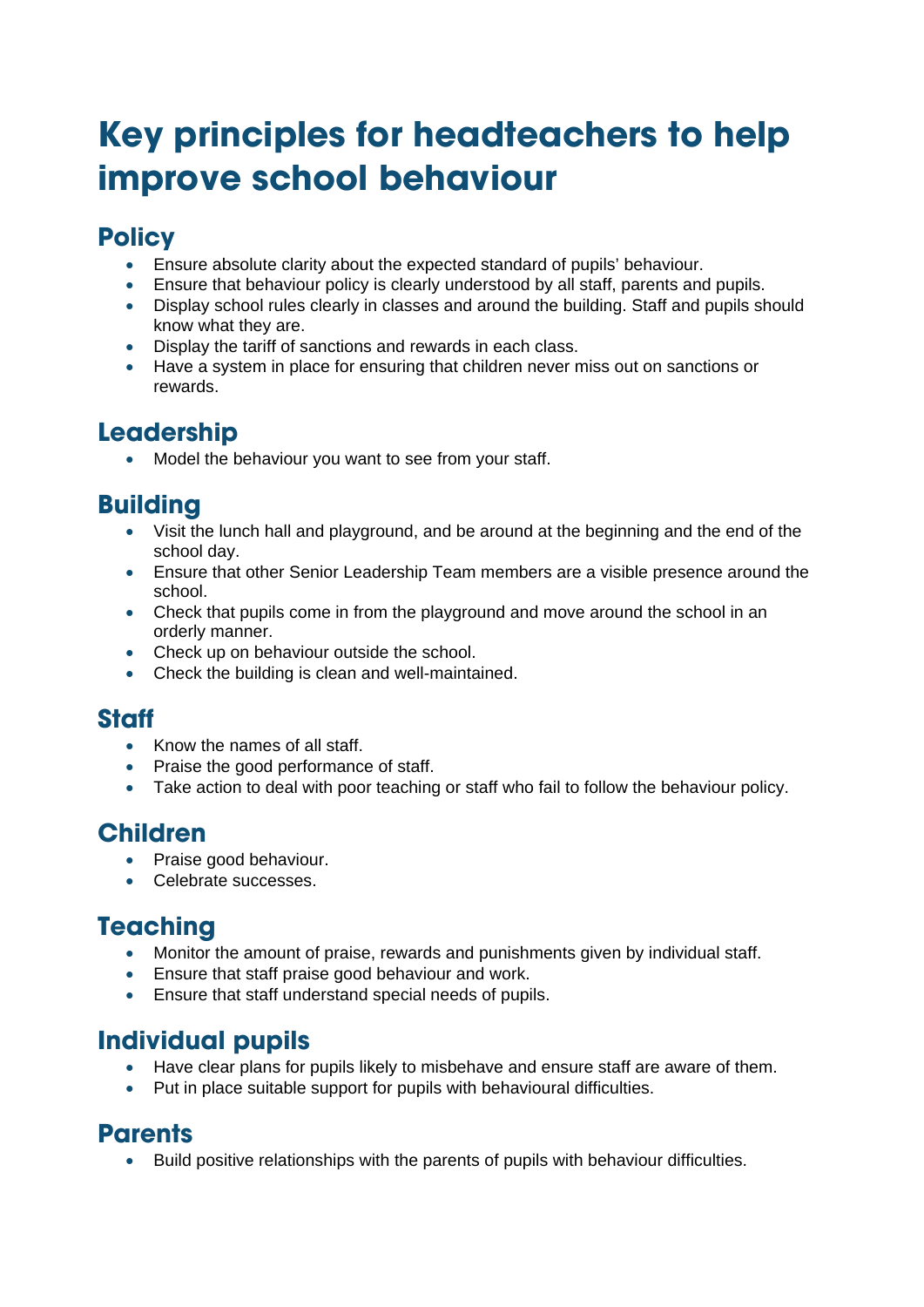## **Behaviour checklist for teachers**

#### **Classroom**

- Know the names and roles of any adults in class.
- Meet and greet pupils when they come into the classroom.
- Display rules in the class and ensure that the pupils and staff know what they are.
- Display the tariff of sanctions in class.
- Have a system in place to follow through with all sanctions.
- Display the tariff of rewards in class.
- Have a system in place to follow through with all rewards.
- Have a visual timetable on the wall.
- Follow the school behaviour policy.

#### **Pupils**

- Know the names of children
- Have a plan for children who are likely to misbehave.
- Ensure other adults in the class know the plan.
- Understand pupils' special needs.

#### **Teaching**

- Ensure that all resources are prepared in advance.
- Praise the behaviour you want to see more of.
- Praise children doing the right thing more than criticising those who are doing the wrong thing (parallel praise).
- Differentiate.
- Stay calm.
- Have clear routines for transitions and for stopping the class.
- Teach children the class routines.

#### **Parents**

 Give feedback to parents about their child's behaviour - let them know about the good days as well as the bad ones.